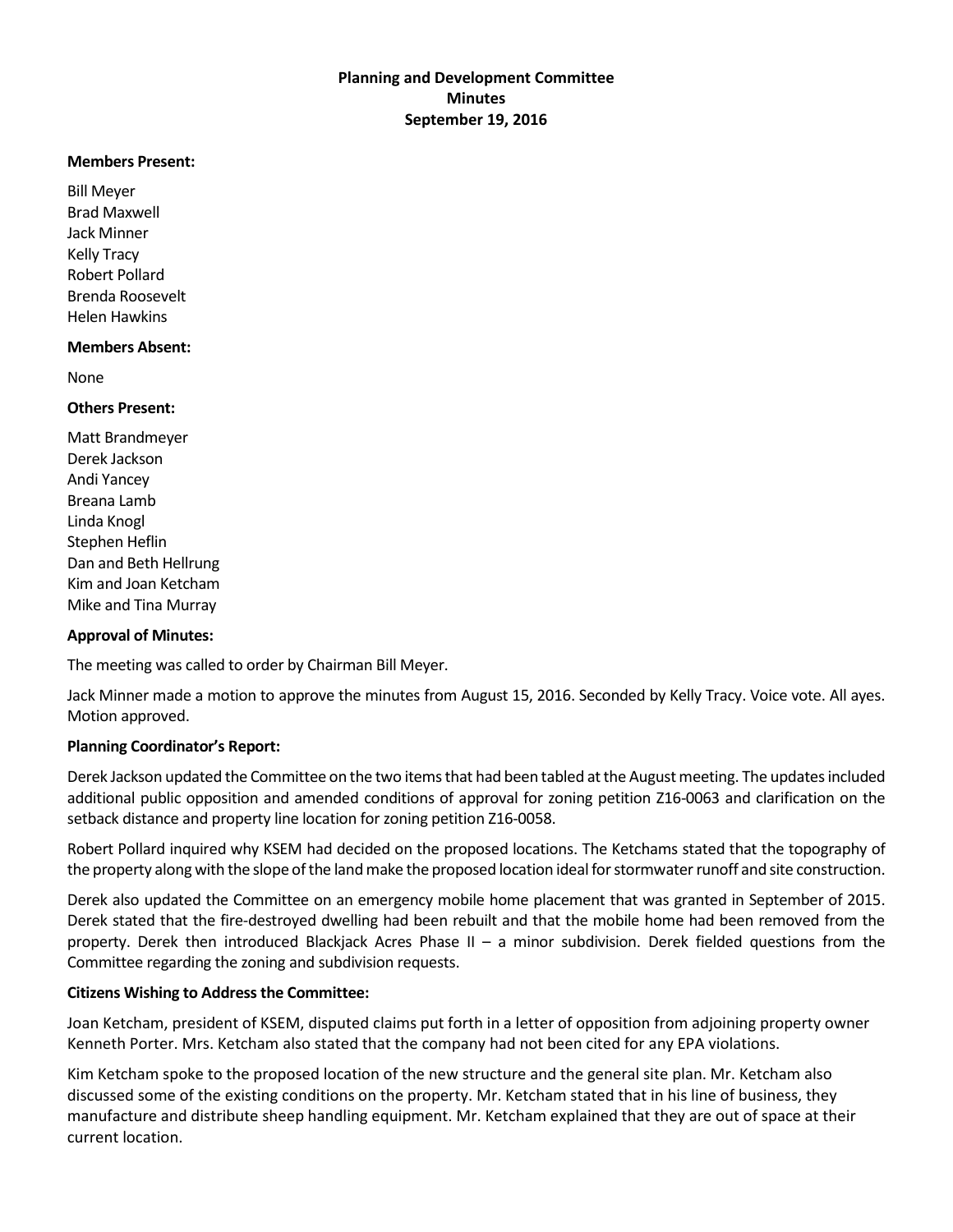Joan Ketcham stated that the new location will make storing and maneuvering their semi-trucks much easier, keeping the trucks off the road during loading and unloading – avoiding a traffic hazard.

Helen Hawkins inquired how many semi-trucks would be kept on the property.

Kim Ketcham stated that he owns four (4) semi-trucks, which are kept at the property unless they are actively delivering equipment at the time. As far as delivery trucks, Mr. Ketcham stated that he has at least one truck a week, and as many as two or three during busy periods.

Kelly Tracy stated that if she had purchased the property adjacent to the Ketcham's, she would not have expected a welding shop to be established in the vicinity. Ms. Tracy stated that locating a welding shop in such close proximity to a residential area will cause problems with the neighbor. Ms. Tracy stated that she does, however, understand his predicament with land grade on the property.

Matt Brandmeyer stated that guttering and downspouts need to be taken into consideration, explaining that they could mitigate some of the challenges associated with the slope of the property.

Kelly Tracy reiterated her concerns about the proposed structures proximity to the residential dwelling to the north, stating that it would make more sense to locate the proposed business closer to their dwelling than the neighbors'.

Joan Ketcham restated concerns with drainage and water due to the lay of the land, explaining that the proposed location is the flattest ground on the property. Mrs. Ketcham also stated that this is the most favorable location because the utilities and the driveway are already there.

Linda Knogl addressed the committee on behalf of residents located in Tank Town and the Breckenridge area, voicing concerns that she has with warehouse and roadway development in the floodplain. Ms. Knogl submitted a petition for the record, which was signed by several area residents and addressed concerns surrounding flooding and drainage issues within the area. Ms. Knogl stated that warehouse development has had a negative impact on the rainwater drainage in the area, explaining that several residents had experienced sewer backups in their homes. Ms. Knogl also spoke to the immense need for maintenance of ditches, channels, and drainage ways in the area. Ms. Knogl submitted a letter and petition for the record and read the letter aloud to the committee.

Helen Hawkins said that much of what Ms. Knogl was addressing is taking place in her county board district, stating that we need to take a look at the future implications.

Dan Hellrung, property owner at 85 W. Lake Drive in Troy, spoke in opposition to Z16-0058, a request for a variance in order locate a detached garage one foot from the south property line instead of the required five feet. Mr. Hellrung submitted a letter for the record, which he read to the Committee, detailing what he considered to be equitable compromises to Mr. Murray's variance request to be 1 foot from their shared property line. Mr. Hellrung explained that they were concerned with drainage and whether portions of the structure may hang over onto their property. Mr. Hellrung also expressed concerns that the structure could create a challenge once it's time to sell his property.

Steve Heflin, an adjacent property owner to the Ketchams, stated that if Mr. Ketcham were to move to the building south of the proposed location, he would experience adverse stormwater drainage effects on his property.

Mike Murray spoke on behalf of his variance request, Z16-0058. Mr. Murray stated that he was aware Mr. Hellrung had some concerns with the one (1) foot setback and that he's kind of adjusted stuff by increasing the setback distance to 28 inches. Mr. Murray stated that he'd like to keep the front of the detached garage flush with the front of his house and that the natural characteristics of his property limit his options. Mr. Murray explained that he would be moving the existing shed to the other side of the property and briefly discussed a property line dispute.

Robert Pollard inquired why Mr. Murray could not do a 20'x36' building.

Mr. Murray stated that his attached garage is 20' wide and that once a vehicle is located in the garage, there is really no room to do anything.